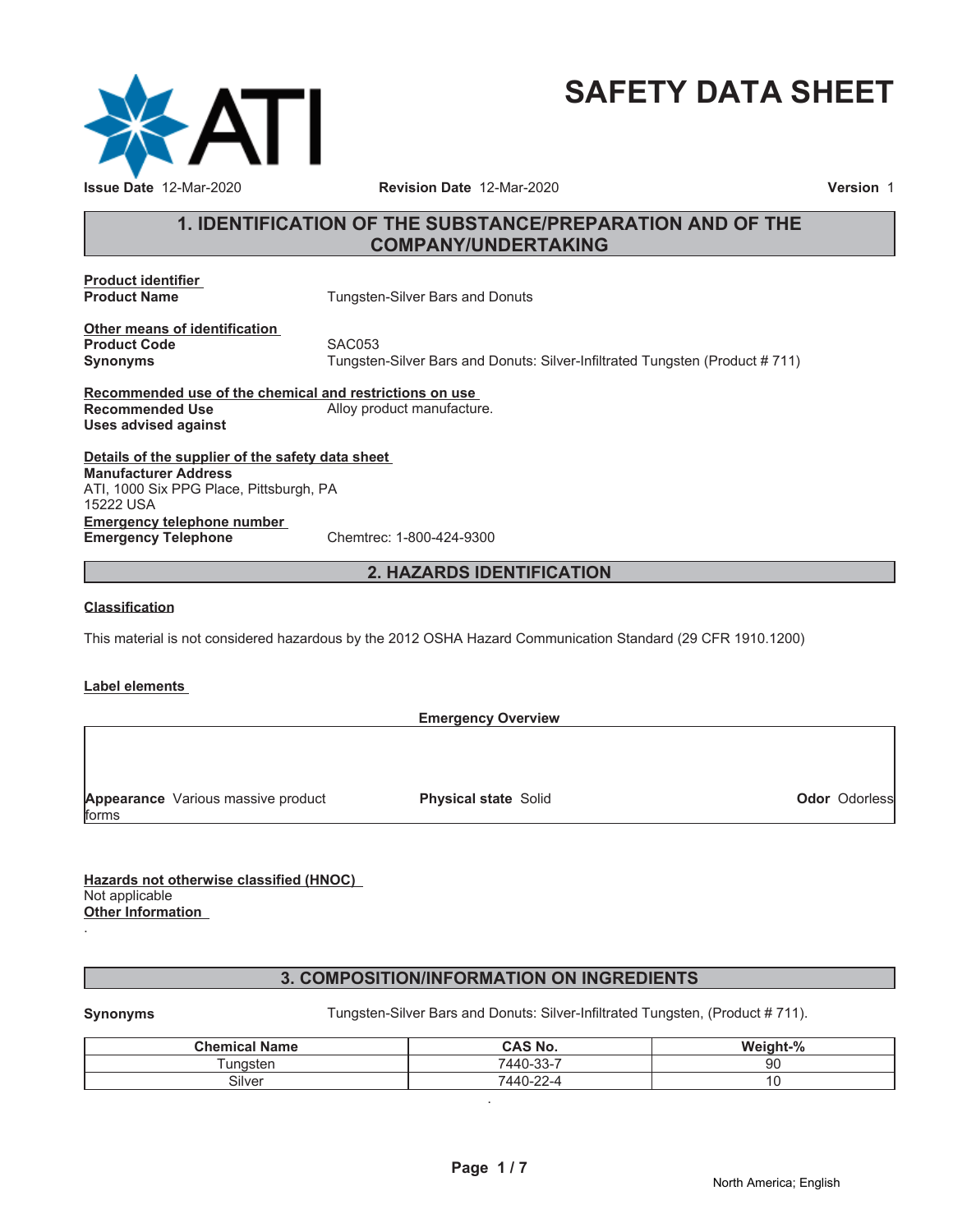| <b>First aid measures</b>                                                  |                                                                                                                                                        |  |
|----------------------------------------------------------------------------|--------------------------------------------------------------------------------------------------------------------------------------------------------|--|
| Eye contact                                                                | In the case of particles coming in contact with eyes during processing, treat as with any<br>foreign object.                                           |  |
| <b>Skin Contact</b>                                                        | None under normal use conditions.                                                                                                                      |  |
| <b>Inhalation</b>                                                          | If excessive amounts of smoke, fume, or particulate are inhaled during processing, remove<br>to fresh air and consult a qualified health professional. |  |
| Ingestion                                                                  | Not an expected route of exposure.                                                                                                                     |  |
| Most important symptoms and effects, both acute and delayed                |                                                                                                                                                        |  |
| <b>Symptoms</b>                                                            | None anticipated.                                                                                                                                      |  |
| Indication of any immediate medical attention and special treatment needed |                                                                                                                                                        |  |
| Note to physicians                                                         | Treat symptomatically.                                                                                                                                 |  |
| <b>5. FIRE-FIGHTING MEASURES</b>                                           |                                                                                                                                                        |  |

\_\_\_\_\_\_\_\_\_\_\_\_\_\_\_\_\_\_\_\_\_\_\_\_\_\_\_\_\_\_\_\_\_\_\_\_\_\_\_\_\_\_\_\_\_\_\_\_\_\_\_\_\_\_\_\_\_\_\_\_\_\_\_\_\_\_\_\_\_\_\_\_\_\_\_\_\_\_\_\_\_\_\_\_\_\_\_\_\_\_\_\_\_

**4. FIRST AID MEASURES**

### **Suitable extinguishing media**

Product not flammable in the form as distributed, flammable as finely divided particles or pieces resulting from processing of this product. Isolate large fires and allow to burn out. Smother small fires with salt (NaCl) or class D dry powder fire extinguisher.

**Unsuitable extinguishing media** Do not spray water on burning metal as an explosion may occur. This explosive characteristic is caused by the hydrogen and steam generated by the reaction of water with the burning material.

### **Specific hazards arising from the chemical**

Intense heat. WARNING: Fine particles resulting from grinding, buffing, polishing, or similar processes of this product may form combustible dust-air mixtures. Keep particles away from all ignition sources including heat, sparks, and flame. Prevent dust accumulations to minimize combustible dust hazard.

### **Hazardous combustion products**Not applicable.

**Explosion data Sensitivity to Mechanical Impact** None. **Sensitivity to Static Discharge** None.

### **Protective equipment and precautions for firefighters**

Firefighters should wear self-contained breathing apparatus and full firefighting turnout gear.

# **6. ACCIDENTAL RELEASE MEASURES**

# **Personal precautions, protective equipment and emergency procedures**

**Personal precautions** Use personal protective equipment as required.

**For emergency responders** Use personal protective equipment as required.

**Environmental precautions**

**Environmental precautions** Not applicable to massive product.

# **Methods and material for containment and cleaning up**

**Methods for containment** Not applicable to massive product.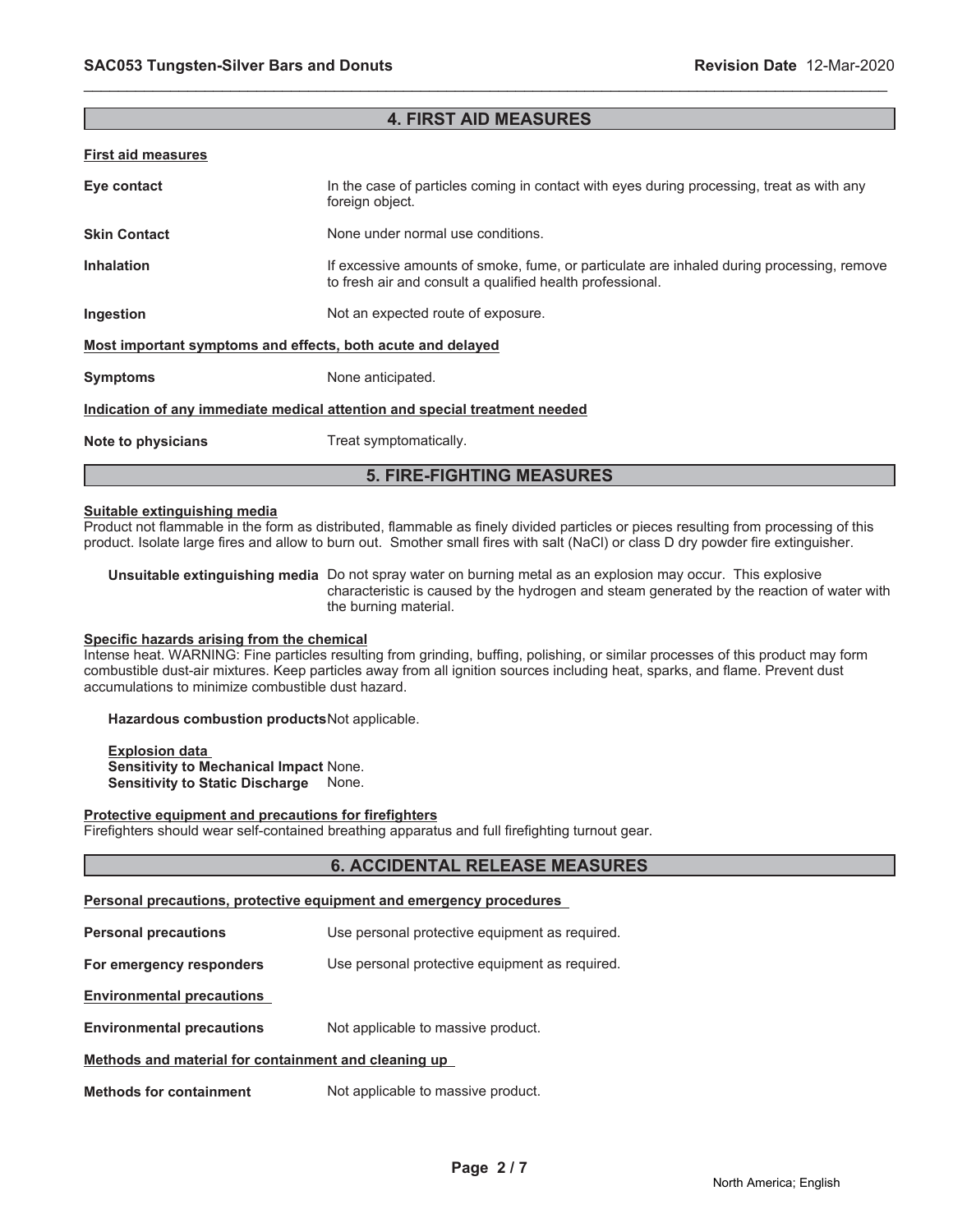| Methods for cleaning up                                      | Not applicable to massive product.                                                                                                                                                                                                                                                                          |
|--------------------------------------------------------------|-------------------------------------------------------------------------------------------------------------------------------------------------------------------------------------------------------------------------------------------------------------------------------------------------------------|
|                                                              | 7. HANDLING AND STORAGE                                                                                                                                                                                                                                                                                     |
| <b>Precautions for safe handling</b>                         |                                                                                                                                                                                                                                                                                                             |
| Advice on safe handling                                      | WARNING: Fine particles resulting from grinding, buffing, polishing, or similar processes of<br>this product may form combustible dust-air mixtures. Keep particles away from all ignition<br>sources including heat, sparks, and flame. Prevent dust accumulations to minimize<br>combustible dust hazard. |
| Conditions for safe storage, including any incompatibilities |                                                                                                                                                                                                                                                                                                             |
| <b>Storage Conditions</b>                                    | Keep chips, turnings, dust, and other small particles away from heat, sparks, flame and<br>other sources of ignition (i.e., pilot lights, electric motors and static electricity).                                                                                                                          |
| Incompatible materials                                       | Dissolves in hydrofluoric acid.                                                                                                                                                                                                                                                                             |

\_\_\_\_\_\_\_\_\_\_\_\_\_\_\_\_\_\_\_\_\_\_\_\_\_\_\_\_\_\_\_\_\_\_\_\_\_\_\_\_\_\_\_\_\_\_\_\_\_\_\_\_\_\_\_\_\_\_\_\_\_\_\_\_\_\_\_\_\_\_\_\_\_\_\_\_\_\_\_\_\_\_\_\_\_\_\_\_\_\_\_\_\_

# **8. EXPOSURE CONTROLS/PERSONAL PROTECTION**

# **Control parameters**

| <b>Chemical Name</b> | <b>ACGIH TLV</b>                                        | <b>OSHA PEL</b>                                                      |
|----------------------|---------------------------------------------------------|----------------------------------------------------------------------|
| Tungsten             | STEL: 10 mg/m <sup>3</sup> STEL: 10 mg/m <sup>3</sup> W | $\vert$ (vacated) STEL: 10 mg/m <sup>3</sup> (vacated) STEL: $\vert$ |
| 7440-33-7            | TWA: 5 mg/m <sup>3</sup> TWA: 5 mg/m <sup>3</sup> W     | $10 \text{ ma/m}^3 \text{ W}$                                        |
| Silver               | TWA: $0.1 \text{ mg/m}^3$ dust and fume                 | TWA: $0.01 \text{ mg/m}^3$                                           |
| 7440-22-4            |                                                         |                                                                      |

# **Appropriate engineering controls**

| <b>Engineering Controls</b>           | Avoid generation of uncontrolled particles.                                                                                                                                                                                                                                                                                                                                     |
|---------------------------------------|---------------------------------------------------------------------------------------------------------------------------------------------------------------------------------------------------------------------------------------------------------------------------------------------------------------------------------------------------------------------------------|
|                                       | Individual protection measures, such as personal protective equipment                                                                                                                                                                                                                                                                                                           |
| <b>Eye/face protection</b>            | When airborne particles may be present, appropriate eye protection is recommended. For<br>example, tight-fitting goggles, foam-lined safety glasses or other protective equipment that<br>shield the eyes from particles.                                                                                                                                                       |
| Skin and body protection              | Fire/flame resistant/retardant clothing may be appropriate during hot work with the product.<br>Cut-resistant gloves and/or protective clothing may be appropriate when sharp surfaces are<br>present.                                                                                                                                                                          |
| <b>Respiratory protection</b>         | When particulates/fumes/gases are generated and if exposure limits are exceeded or<br>irritation is experienced, proper approved respiratory protection should be worn.<br>Positive-pressure supplied air respirators may be required for high airborne contaminant<br>concentrations. Respiratory protection must be provided in accordance with current local<br>regulations. |
| <b>General Hygiene Considerations</b> | Handle in accordance with good industrial hygiene and safety practice.                                                                                                                                                                                                                                                                                                          |

# **9. PHYSICAL AND CHEMICAL PROPERTIES**

# **Information on basic physical and chemical properties**

| <b>Physical state</b><br>Appearance<br>Color                                             | Solid<br>Various massive product forms<br>silver                                           | Odor<br>Odor threshold             | <b>Odorless</b><br>Not applicable |
|------------------------------------------------------------------------------------------|--------------------------------------------------------------------------------------------|------------------------------------|-----------------------------------|
| <b>Property</b><br>pH<br>Melting point / freezing point<br>Boiling point / boiling range | Values<br>$\overline{\phantom{a}}$<br>$\overline{\phantom{a}}$<br>$\overline{\phantom{0}}$ | Remarks • Method<br>Not applicable |                                   |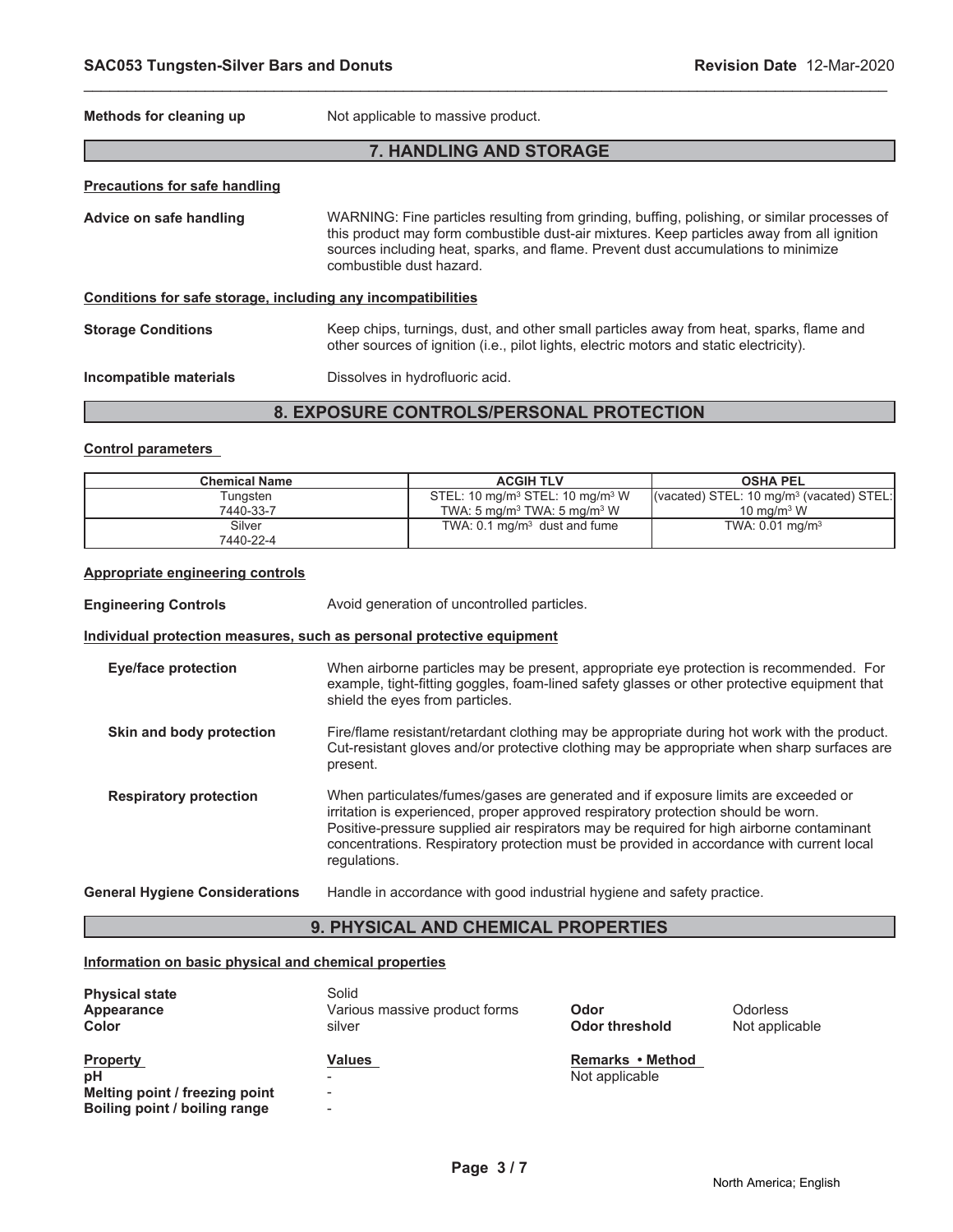| <b>Flash point</b>                  |                |                                                                                                                                                   |  |
|-------------------------------------|----------------|---------------------------------------------------------------------------------------------------------------------------------------------------|--|
| <b>Evaporation rate</b>             |                | Not applicable                                                                                                                                    |  |
| <b>Flammability (solid, gas)</b>    |                | Product not flammable in the form as distributed.<br>flammable as finely divided particles or pieces<br>resulting from processing of this product |  |
| <b>Flammability Limit in Air</b>    |                |                                                                                                                                                   |  |
| <b>Upper flammability limit:</b>    |                |                                                                                                                                                   |  |
| Lower flammability limit:           |                |                                                                                                                                                   |  |
| Vapor pressure                      |                | Not applicable                                                                                                                                    |  |
| <b>Vapor density</b>                |                | Not applicable                                                                                                                                    |  |
| <b>Specific Gravity</b>             | 17.46          |                                                                                                                                                   |  |
| <b>Water solubility</b>             | Insoluble      |                                                                                                                                                   |  |
| Solubility in other solvents        |                |                                                                                                                                                   |  |
| <b>Partition coefficient</b>        |                | Not applicable                                                                                                                                    |  |
| <b>Autoignition temperature</b>     |                | Not applicable                                                                                                                                    |  |
| <b>Decomposition temperature</b>    |                | Not applicable                                                                                                                                    |  |
| <b>Kinematic viscosity</b>          |                | Not applicable                                                                                                                                    |  |
| <b>Dynamic viscosity</b>            |                | Not applicable                                                                                                                                    |  |
| <b>Explosive properties</b>         | Not applicable |                                                                                                                                                   |  |
| <b>Oxidizing properties</b>         | Not applicable |                                                                                                                                                   |  |
| <b>Other Information</b>            |                |                                                                                                                                                   |  |
| <b>Softening point</b>              |                |                                                                                                                                                   |  |
| <b>Molecular weight</b>             |                |                                                                                                                                                   |  |
| <b>VOC Content (%)</b>              | Not applicable |                                                                                                                                                   |  |
| <b>Density</b>                      |                |                                                                                                                                                   |  |
| <b>Bulk density</b>                 | 1090 lb/ft3    |                                                                                                                                                   |  |
| <b>10. STABILITY AND REACTIVITY</b> |                |                                                                                                                                                   |  |

\_\_\_\_\_\_\_\_\_\_\_\_\_\_\_\_\_\_\_\_\_\_\_\_\_\_\_\_\_\_\_\_\_\_\_\_\_\_\_\_\_\_\_\_\_\_\_\_\_\_\_\_\_\_\_\_\_\_\_\_\_\_\_\_\_\_\_\_\_\_\_\_\_\_\_\_\_\_\_\_\_\_\_\_\_\_\_\_\_\_\_\_\_

**Reactivity**

Not applicable

### **Chemical stability**

Stable under normal conditions.

### **Possibility of Hazardous Reactions**

None under normal processing.

Hazardous polymerization Hazardous polymerization does not occur.

# **Conditions to avoid**

Dust formation and dust accumulation.

# **Incompatible materials**

Dissolves in hydrofluoric acid.

# **Hazardous Decomposition Products**

Not applicable.

# **11. TOXICOLOGICAL INFORMATION**

# **Information on likely routes of exposure**

# **Product Information**

| <b>Inhalation</b> | Not an expected route of exposure for product in massive form. |
|-------------------|----------------------------------------------------------------|
| Eve contact       | Not an expected route of exposure for product in massive form. |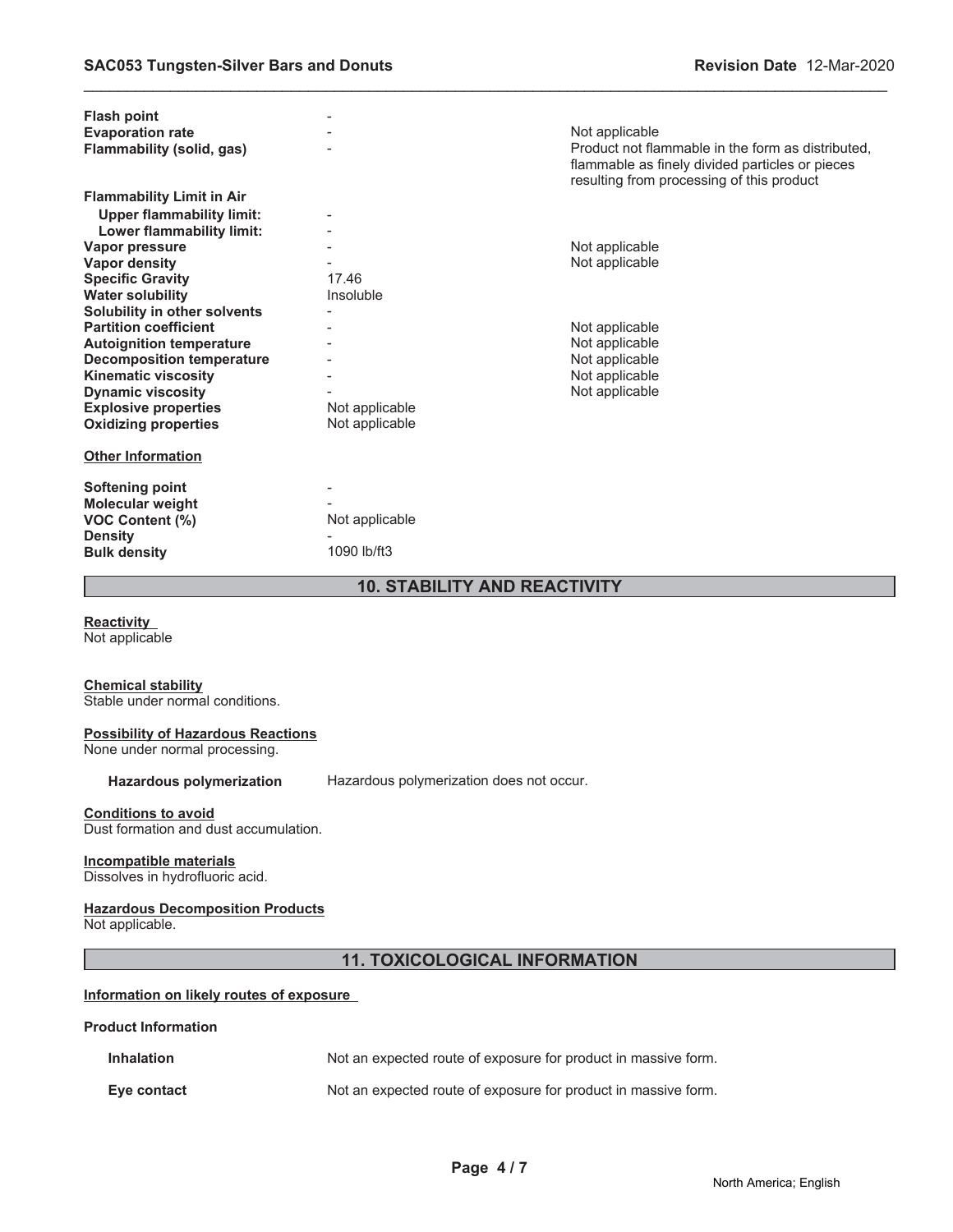**Skin Contact Product not classified.** 

**Ingestion** Not an expected route of exposure for product in massive form.

| <b>Chemical Name</b>  | Oral LD50         | Dermal LD50       | <b>Inhalation LC50</b> |
|-----------------------|-------------------|-------------------|------------------------|
| Tungsten<br>7440-33-7 | $>$ 2000 mg/kg bw | $>$ 2000 mg/kg bw | $> 5.4$ mg/L           |
| Silver<br>7440-22-4   | 2000              |                   |                        |

\_\_\_\_\_\_\_\_\_\_\_\_\_\_\_\_\_\_\_\_\_\_\_\_\_\_\_\_\_\_\_\_\_\_\_\_\_\_\_\_\_\_\_\_\_\_\_\_\_\_\_\_\_\_\_\_\_\_\_\_\_\_\_\_\_\_\_\_\_\_\_\_\_\_\_\_\_\_\_\_\_\_\_\_\_\_\_\_\_\_\_\_\_

### **Information on toxicological effects**

**Symptoms** None known.

# **Delayed and immediate effects as well as chronic effects from short and long-term exposure**

| <b>Acute toxicity</b>             | Product not classified. |
|-----------------------------------|-------------------------|
| <b>Skin corrosion/irritation</b>  | Product not classified. |
| Serious eye damage/eye irritation | Product not classified. |
| <b>Sensitization</b>              | Product not classified. |
| <b>Germ cell mutagenicity</b>     | Product not classified. |
| Carcinogenicity                   | Product not classified. |
| <b>Reproductive toxicity</b>      | Product not classified. |
| <b>STOT - single exposure</b>     | Product not classified. |
| <b>STOT - repeated exposure</b>   | Product not classified. |
| <b>Aspiration hazard</b>          | Product not classified. |

# **12. ECOLOGICAL INFORMATION**

# **Ecotoxicity**

This product as shipped is not classified for aquatic toxicity.

| <b>Chemical Name</b> | Algae/aquatic plants           | Fish                                                    | <b>Toxicity to</b>              | <b>Crustacea</b>           |
|----------------------|--------------------------------|---------------------------------------------------------|---------------------------------|----------------------------|
|                      |                                |                                                         | microorganisms                  |                            |
| Tungsten             | The 72 h EC50 of sodium        | The 96 h LC50 of sodium                                 | The 30 min EC50 of sodium       | The 48 h EC50 of sodium    |
| 7440-33-7            | tungstate to                   | tungstate to Danio rerio was                            | tungstate for activated         | tungstate to Daphnia magna |
|                      | Pseudokirchnerella             | greater than 106 mg of W/L.                             | sludge were greater than        | was greater than 96 mg of  |
|                      | subcapitata was 31.0 mg of     |                                                         | 1000 mg/L.                      | W/L.                       |
|                      | W/L.                           |                                                         |                                 |                            |
| Silver               | The 24 h EC10 of silver        | The 96 h LC50 of silver                                 | The 13.3 min NOEC of silverl    | The 48 h LC50 of silver    |
| 7440-22-4            | Initrate to Pseudokirchnerella | nitrate to Pimephales                                   | nitrate for nitrifying bacteria | nitrate to Daphnia magna   |
|                      |                                | subcapitata was 0.41 µg of  promelas was 1.2 µg of Ag/L | was 0.025 mg Ag/L.              | was between 0.18 and 0.26  |
|                      | $Ag/L$ .                       |                                                         |                                 | $\mu$ g of Ag/L.           |

### **Other adverse effects**

# **13. DISPOSAL CONSIDERATIONS**

# **Waste treatment methods**

**Disposal of wastes Disposal should be in accordance with applicable regional, national and local laws and** regulations.

**Contaminated packaging Mone anticipated.** 

| Chemical Name | <b>RCRA - D Series Wastes</b> |  |
|---------------|-------------------------------|--|
| Silver        | 5.0 mg/L regulatory level     |  |
| 7440-22-4     |                               |  |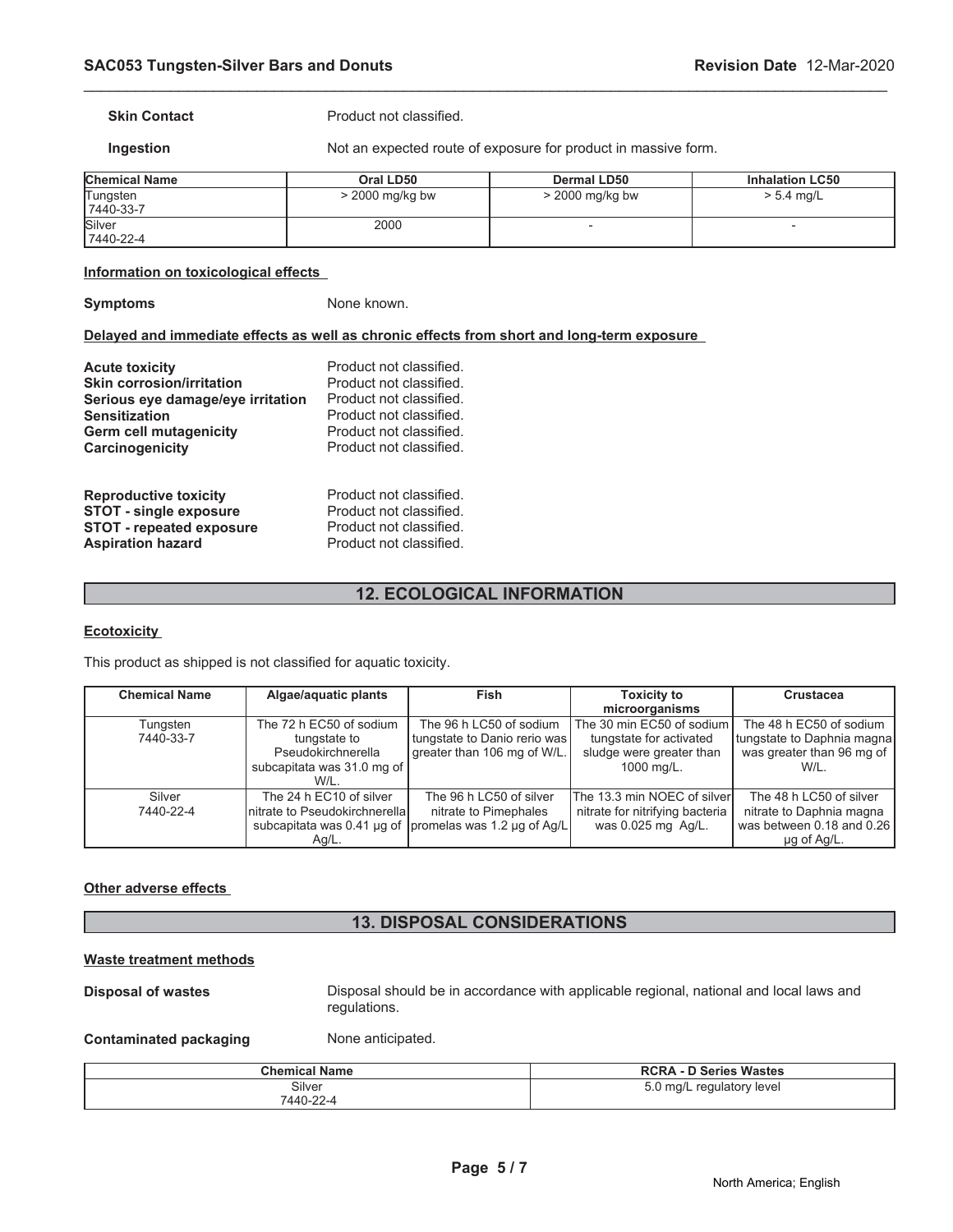# **14. TRANSPORT INFORMATION**

\_\_\_\_\_\_\_\_\_\_\_\_\_\_\_\_\_\_\_\_\_\_\_\_\_\_\_\_\_\_\_\_\_\_\_\_\_\_\_\_\_\_\_\_\_\_\_\_\_\_\_\_\_\_\_\_\_\_\_\_\_\_\_\_\_\_\_\_\_\_\_\_\_\_\_\_\_\_\_\_\_\_\_\_\_\_\_\_\_\_\_\_\_

**DOT** Not regulated

# **15. REGULATORY INFORMATION**

| Complies |
|----------|
| Complies |
| Complies |
| Complies |
| Complies |
| Complies |
| Complies |
| Complies |
|          |

 **Legend:** 

 **TSCA** - United States Toxic Substances Control Act Section 8(b) Inventory

 **DSL/NDSL** - Canadian Domestic Substances List/Non-Domestic Substances List

 **EINECS/ELINCS** - European Inventory of Existing Chemical Substances/European List of Notified Chemical Substances

 **ENCS** - Japan Existing and New Chemical Substances

 **IECSC** - China Inventory of Existing Chemical Substances

 **KECL** - Korean Existing and Evaluated Chemical Substances

 **PICCS** - Philippines Inventory of Chemicals and Chemical Substances

 **AICS** - Australian Inventory of Chemical Substances

# **US Federal Regulations**

### **SARA 313**

Section 313 of Title III of the Superfund Amendments and Reauthorization Act of 1986 (SARA). This product contains a chemical or chemicals which are subject to the reporting requirements of the Act and Title 40 of the Code of Federal Regulations, Part 372

| <b>Chemical</b><br>Name           | <b>AS No.</b>                           | $\mathbf{a}$<br><b>Weight</b> | 945<br><b>Values</b><br>וחו<br>70 |
|-----------------------------------|-----------------------------------------|-------------------------------|-----------------------------------|
| Silver<br>$\sim$<br>7440-:<br>--- | $\sim$<br>. $\Delta \Delta \Gamma$<br>. | . .                           |                                   |

# **SARA 311/312 Hazard Categories**

| Acute health hazard               | Nο |
|-----------------------------------|----|
| <b>Chronic Health Hazard</b>      | Nο |
| <b>Fire hazard</b>                | Nο |
| Sudden release of pressure hazard | N٥ |
| <b>Reactive Hazard</b>            | N٥ |

# **CWA (Clean Water Act)**

This product contains the following substances which are regulated pollutants pursuant to the Clean Water Act (40 CFR 122.21 and 40 CFR 122.42)

| <b>Chemical Name</b> | <b>CWA - Reportable</b><br>Quantities | <b>CWA - Toxic Pollutants</b> | <b>CWA - Priority Pollutants</b> | <b>CWA - Hazardous</b><br><b>Substances</b> |
|----------------------|---------------------------------------|-------------------------------|----------------------------------|---------------------------------------------|
| Silver<br>7440-22-4  |                                       |                               |                                  |                                             |

# **CERCLA**

This material, as supplied, contains one or more substances regulated as a hazardous substance under the Comprehensive Environmental Response Compensation and Liability Act (CERCLA) (40 CFR 302)

| <b>Chemical Name</b> | <b>Hazardous Substances RQs</b> |  |
|----------------------|---------------------------------|--|
| Silver               | Ib                              |  |
| 7440-22-4            |                                 |  |